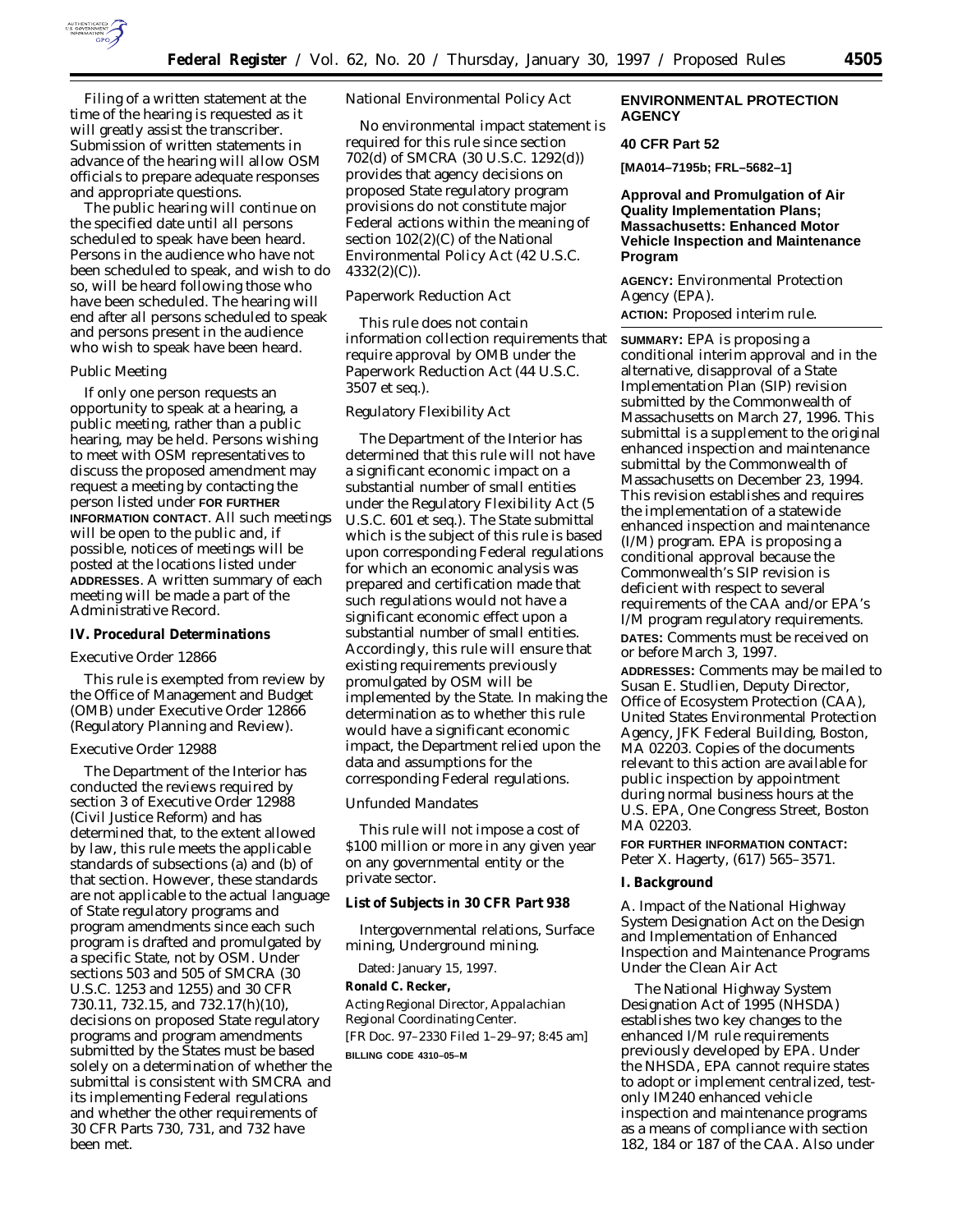the NHSDA, EPA cannot disapprove a state SIP revision, nor apply an automatic discount to a state SIP revision under section 182, 184 or 187 of the CAA, because the I/M program in such plan revision is decentralized, or a test-and-repair program. Accordingly, the so-called ''50% credit discount'' that was established by the EPA's I/M Program Requirements Final Rule, (published November 5, 1992, and herein referred to as the I/M Rule) has been effectively replaced with presumptive equivalency criteria which place the emission reductions credits for decentralized networks on a par with credit assumptions for centralized networks, based upon a state's good faith estimate of reductions as provided by the NHSDA and explained below in this section.

EPA's I/M Rule established many other criteria unrelated to network design or test type for states to use in designing enhanced I/M programs. All other elements of the I/M Rule, and the statutory requirements established in the CAA continue to be required of those states submitting I/M SIP revisions under the NHSDA, and the NHSDA specifically requires that these submittals must otherwise comply in all respects with the I/M Rule and the CAA.

The NHSDA also requires states to swiftly develop, submit, and begin implementation of these enhanced I/M programs since the anticipated start-up dates developed under the CAA and EPA's rules have already been delayed. In requiring states to submit these plans within 120 days of the NHSDA passage, and in allowing these states to submit proposed regulations for this plan (which can be finalized and submitted to EPA during the interim period) it is clear that Congress intended for states to begin testing vehicles as soon as practicable, now that the decentralized credit issue has been clarified and directly addressed by the NHSDA.

Submission criteria described under the NHSDA allow for a state to submit proposed regulations for this interim program, provided that the state has all of the statutory authority necessary to carry out the program. Also, in proposing the interim credits for this program, states are required to make good faith estimates regarding the performance of their enhanced I/M program. Since these estimates are expected to be difficult to quantify, the state need only provide that the proposed credits claimed for the submission have a basis in fact. A good faith estimate of a state's program may be an estimate that is based on any of the following: the performance of any previous I/M program; the results of

remote sensing or other roadside testing techniques; fleet and vehicle miles traveled (VMT) profiles; demographic studies; or other evidence which has relevance to the effectiveness or emissions reducing capabilities of an I/ M program.

This action is being taken under the authority of both the NHSDA and section 110 of the CAA. Section 348 of the NHSDA expressly directs EPA to issue this interim approval for a period of 18 months, at which time the interim program will be evaluated in concert with the appropriate state agencies and EPA. At that time, the Conference Report on section 348 of the NHSDA states that it is expected that the proposed credits claimed by the state in its submittal, and the emissions reductions demonstrated through the program data may not match exactly. Therefore, the Conference Report suggests that EPA use the program data to appropriately adjust these credits on a program basis as demonstrated by the program data.

Furthermore, EPA believes that in taking action under section 110 of the CAA, it is appropriate to grant a conditional approval to this submittal since there are some deficiencies with respect to CAA statutory and regulatory requirements (identified herein) that EPA believes can be corrected by the state during the interim period.

### *B. Interim Approvals Under the NHSDA*

The NHSDA directs EPA to grant interim approval for a period of 18 months to approvable I/M submittals under this Act. This Act also directs EPA and the states to review the interim program results at the end of 18 months, and to make a determination as to the effectiveness of the interim program. Following this demonstration, EPA will adjust any credit claims made by the state in its good faith effort to reflect the emissions reductions actually measured by the state during the program evaluation period. The NHSDA is clear that the interim approval shall last for only 18 months, and that the program evaluation is due to EPA at the end of that period. Therefore, EPA believes Congress intended for these programs to start-up as soon as possible, which EPA believes should be on or before November 15, 1997, so that sufficient operational program data can be collected to evaluate the interim program. EPA believes that in setting such a strict timetable for program evaluations under the NHSDA, that Congress recognized and attempted to mitigate any further delay with the startup of this program. For the purposes of this program, ''start-up'' is defined as a

fully operational program which has begun regular, mandatory inspections and repairs, using the final test strategy and covering each of a state's required areas. EPA proposes that if the state fails to start its program on schedule, the approval granted under the provisions of the NHSDA will convert to a disapproval after a finding letter is sent to the state.

The program evaluation to be used by the state during the 18 month interim period must be acceptable to EPA. EPA anticipates that such a program evaluation process will be developed by the Environmental Council of States (ECOS) group that is convening now and that was organized for this purpose. EPA further anticipates that in addition to the interim, short term evaluation, the state will conduct a long term, ongoing evaluation of the I/M program as required by the I/M Rule in §§ 51.353 and 51.366.

### *C. Process for Full Approvals of This Program Under the CAA*

As per the NHSDA requirements, this interim rulemaking will expire within 18 months of the final interim approval, or the date of final full approval. A full approval of the state's final I/M SIP revision (which will include the state's program evaluation and final adopted state regulations) is still necessary under section 110 and under section 182, 184 or 187 of the CAA. After EPA reviews the state's submitted program evaluation, final rulemaking on the state's full SIP revision will occur.

# **II. EPA's Analysis of Massachusetts's Submittal**

On March 27, 1996, Massachusetts Department of Environmental Protection (DEP) submitted a revision to its State Implementation Plan (SIP) for an enhanced I/M program to qualify under the NHSDA. The revision consists of enabling legislation that will allow the Commonwealth to implement the I/M program, proposed regulations, a description of the I/M program (including a modeling analysis and detailed description of program features), and a good faith estimate that includes the Commonwealth's basis in fact for emission reductions claims of the program. The Commonwealth's credit assumptions were based upon the removal of the 50% credit discount for all portions of the program that are based on a test-and-repair network, and the application of the Commonwealth's own estimate of the effectiveness of its hybrid test-and-repair program. The State has submitted three supplemental letters to EPA on September 17, 1996,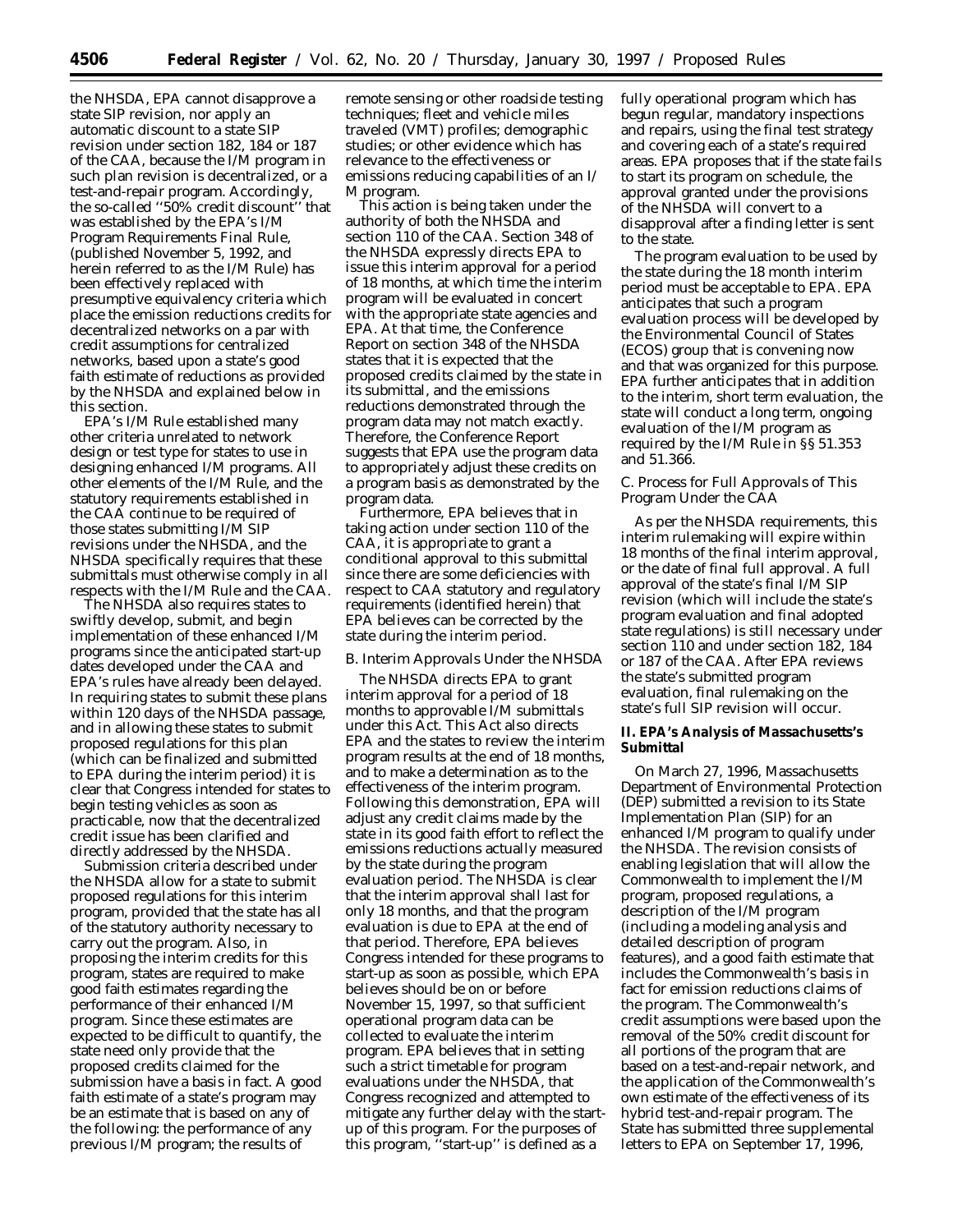November 21, 1996 and November 27, 1996.

# *A. Analysis of the NHSDA Submittal Criteria*

# Transmittal Letter

On March 27, 1996, Massachusetts submitted an enhanced I/M SIP revision to EPA, requesting action under the NHSDA of 1995 and the CAA of 1990. The official submittal was made by the appropriate Commonwealth official, Mr. David Struhs, Commissioner of the Department of Environmental Protection, and was addressed to John DeVillars, Regional Administrator, the appropriate EPA official in the Region.

#### Enabling Legislation

The Commonwealth of Massachusetts has legislation, at M.G.L.c.21A and M.G.L.c.111. paragraph 142A–D, 142J, and 142M, enabling the implementation of an enhanced IM program.

### Proposed Regulations

On March 27, 1996, the Commonwealth of Massachusetts proposed regulations in accordance with 40 CFR Part 51, establishing an enhanced I/M program. The regulations call for implementation of a hybrid enhanced I/M program starting in 1997, with the installation of new emission analyzers connected to a central computer and installation of dynamometers in 1999, with final cut points being implemented in 2001. The Commonwealth did not specify when the regulations will be adopted. Since in a letter dated September 17, 1996, Massachusetts has committed to start a full enhanced I/M program with dynamometer testing by November 15, 1997 or by January 1998 at the latest, then EPA can propose interim, conditional approval of the proposed Commonwealth regulations. These regulations must be adopted by the Commonwealth and submitted to EPA before final full approval of the I/M program.

# Program Description

The program calls for biennial transient testing in either test-only or test-and-repair facilities. The test equipment will be either IG240 or RG240 connected to a contractor operated central computer. The program evaluation year is 2002. Massachusetts will have a systems contractor operating the central computer network. This contractor will have the ability to disconnect facilities which are conducting improper testing. The Commonwealth believes that having numerous dynamometers in the field in test-and-repair facilities available for

diagnostic work and repair confirmation will significantly improve the quality of repairs and emission reductions from the program.

Emission Reduction Claim and Basis for the Claim

Massachusetts will rely heavily on a systems contractor to run the central computer system, monitor all emission testing facilities, and take action to correct problems. Massachusetts will start transient emission testing by November 15, 1997, or by January 1998, at the latest, with a two year inspection cycle. Massachusetts is claiming full IM240 credit for an IG240 or RG240 program, which is not consistent with EPA policy as stated in an August 18, 1994, memo on this subject. Massachusetts has not submitted any other basis in fact such as data from another program for the credit claim. EPA allows the use of a 96% compliance rate for a well run enforcement program, while Massachusetts claims a 98% compliance rate without any additional measures to justify this higher rate. The Commonwealth has recently revised the estimated compliance rate to 96%. Massachusetts will not issue any waivers but will allow ''grace periods'' of unspecified length. The length of these ''grace periods'' must be defined and the emission reduction losses included in the emission reduction calculations. This has been clarified in a letter dated November 27, 1996, from the Commonwealth which stated ''We will incorporate these modeling changes into the revised 15% plan''. We expect future submittals from the Commonwealth will incorporate these assumptions. EPA guidance provides for 100% credit for mechanic training if the state makes provisions to ensure that only trained mechanics repair failed vehicles. Massachusetts has assumed 100% mechanic training credit. However, under the proposed program, although the Commonwealth will be providing a mechanic training program, no requirement exists to ensure vehicle owners obtain vehicle repairs by trained technicians.

# *B. Analysis of the EPA I/M Regulation and CAA Requirements*

As previously stated, the NHSDA left those elements of the I/M Rule that do not pertain to network design or test type intact. Based upon EPA's review of Massachusetts' submittal, EPA believes the Commonwealth has not complied with all aspects of the NHSDA, the CAA and the I/M Rule. For those sections of the I/M rule or of the CAA identified below with which the Commonwealth

has not yet fully complied, EPA proposes to conditionally approve the SIP if the Commonwealth commits within 30 days of publication of this document to correct said deficiencies by a date (or dates) certain within 1 year of EPA interim approval.

The Commonwealth must correct these major deficiencies by the date specified in the commitment or this conditional approval will convert to a final disapproval under CAA section 110(k)(4). EPA has also identified certain minor deficiencies in the SIP, which are itemized below. EPA has determined that delayed correction of these minor deficiencies will have a de minimis impact on the Commonwealth's ability to meet clean air goals. Therefore, the state need not commit to correct those deficiencies in the short term and EPA will not impose conditions on interim approval with respect to these deficiencies. The Commonwealth must correct these deficiencies during the 18 month term of the interim approval, as part of the fully adopted rules that the Commonwealth will submit to support full approval of its I/M SIP. As long as the Commonwealth corrects the minor deficiencies prior to final action on the Commonwealth's full I/M SIP, EPA concludes that failure to correct the deficiencies in the short term is de minimis and will not adversely affect EPA's ability to give interim approval to the proposed I/M program.

#### Applicability—40 CFR 51.350

Sections 182(c)(3) and 184(b)(1)(A) of the Act and 40 CFR 51.350(a) require all states in the Ozone Transport Region (OTR) which contain Metropolitan Statistical Areas (MSAs) or parts thereof with a population of 100,000 or more to implement an enhanced I/M program. Massachusetts is part of the OTR and contains the following MSAs or parts thereof with a population of 100,000 or more: Boston-Lawrence-Salem, MA-NH CMSA, Providence-Pawtucket-Fall River, RI–MA CMSA, New Bedford, MSA, Springfield, MSA and Worcester, MSA.

Massachusetts is classified as a serious ozone nonattainment area statewide and is required to implement an enhanced I/M program per section 182(c)(3) of the CAA and 40 CFR 51.350(a)(2). In addition, the Boston area CO maintenance plan includes basic I/M as a control strategy.

Under the requirements of the Clean Air Act, all counties in Massachusetts would be subject to I/M program requirements. The proposed Massachusetts I/M regulation requires that the enhanced I/M program be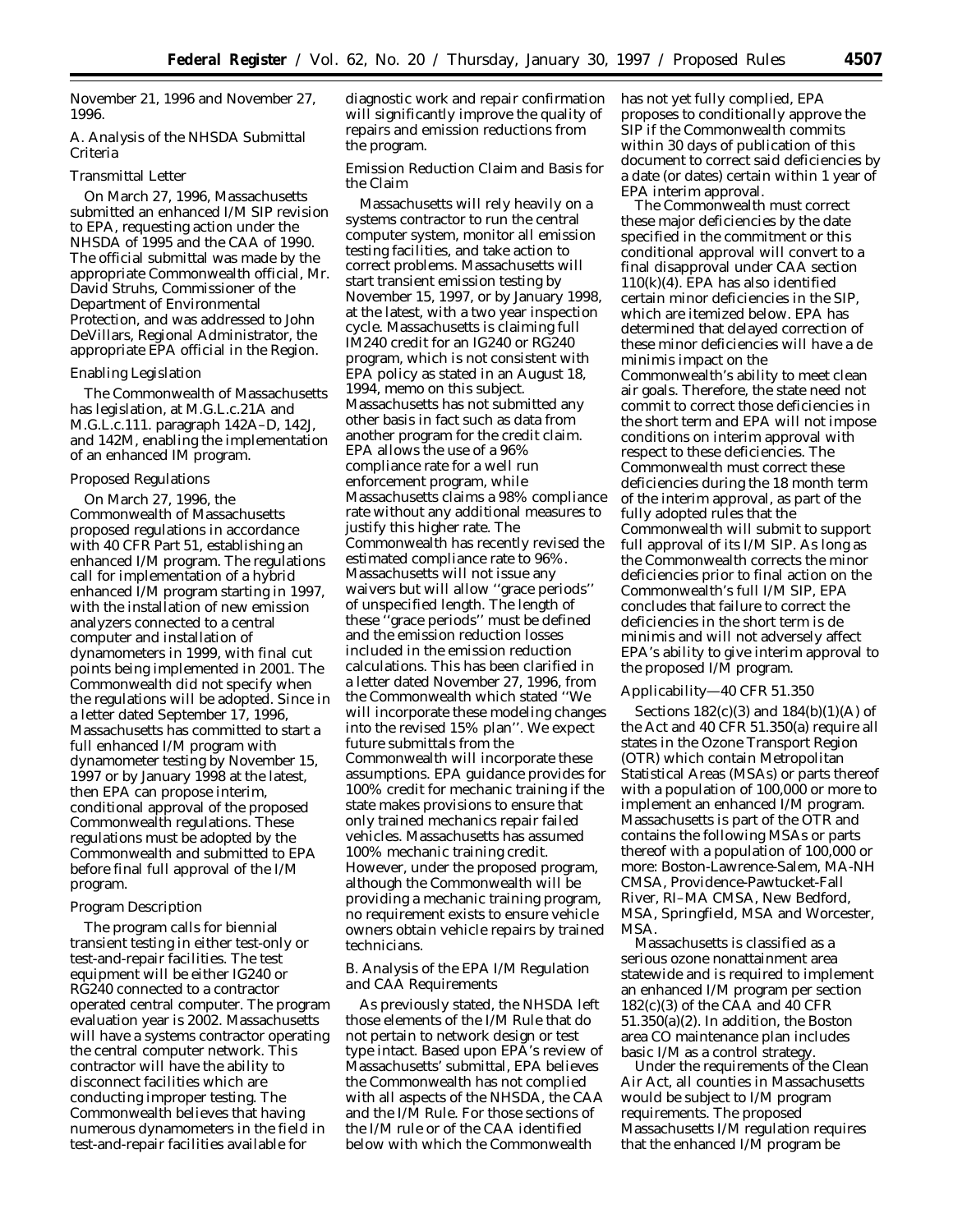implemented statewide. As stated in the State submittal, the Massachusetts I/M legislative authority in M.G.L.c.21A, and M.G.L.c.111, paragraphs 142A–D, 142J and 142M provide the legal authority to establish a statewide enhanced program. EPA finds that the geographic applicability requirements are satisfied. The federal I/M rule requires that the state program not terminate until it is no longer necessary. EPA interprets the federal rule as stating that a SIP which does not sunset prior to the attainment deadline for each applicable area satisfies this requirement. The Massachusetts submittal does not address the length of time the program will be in effect. The program must continue past the attainment dates for all applicable nonattainment areas in Massachusetts. In the absence of a sunset date, EPA interprets the SIP submittal as requiring the I/M program to continue indefinitely, and proposes to approve the program on this basis. Once approved this unlimited term of the program will be federally enforceable as a requirement of the SIP.

Enhanced I/M Performance Standard— 40 CFR 51.351

The enhanced I/M program must be designed and implemented to meet or exceed a minimum performance standard, which is expressed as emission levels in area-wide average grams per mile (gpm) for certain pollutants. The performance standard shall be established using local characteristics, such as vehicle age mix and local fuel controls, and the following model I/M program parameters: network type, start date, test frequency, model year, vehicle type coverage, exhaust emission test type, emission standards, emission control device, evaporative system function checks, stringency, waiver rate, compliance rate and evaluation date. The emission levels achieved by the state's program design shall be calculated using the most current version, at the time of submittal, of the EPA mobile source emission factor model. At the time of the Massachusetts submittal the most current version was MOBILE5h. Areas shall meet the performance standard for the pollutants which cause them to be subject to enhanced I/M requirements. In the case of ozone nonattainment areas, the performance standard must be met for both  $NO<sub>X</sub>$  and HC. In the case of carbon monoxide areas, the performance standard must be met for CO. This Massachusetts submittal must meet the enhanced I/M performance standard for  $HC$  and  $NO<sub>X</sub>$  statewide and meet the

basic standard for CO in the Boston CO maintenance area.

The Massachusetts submittal includes the following program design parameters:

Network type—Hybrid (test only credit claim)

Start date—1999

- Test frequency—biennial
- Model year/ vehicle type coverage—
- 1981+, light and heavy duty, gasoline Exhaust emission test type—transient Emission standards—0.8 HC, 15.0 CO,
	- $2.0 NO<sub>x</sub>$
- Emission control device check—yes Evaporative system function checks— 81+

Stringency (pre-1981 failure rate)—N/A Waiver rate—0

Compliance rate—98%

Evaluation date(s)—2002

Massachusetts has submitted modeling demonstrations using the EPA computer model MOBILE5h showing that the enhanced performance standard reductions will be met in 2002. This demonstration assumed a 98% compliance rate, 0% waiver rate, and IM 240 credits for an IG240 program. EPA questions the use of the 98% compliance rate given the lack of an adequate description of the motorist compliance enforcement system. EPA believes that a 96% compliance rate is achievable for a well operated program, but rates in excess of these require additional measures which go beyond normal enforcement and quality control measures. The Commonwealth has assumed a 0% waiver rate but did not estimate the impact of the proposed ''grace periods'' which will impact emissions. The modeling assumed IM240 credits when IG240 or RG240 will be used. This is inconsistent with the EPA policy specified in a memo dated August 18, 1994, as well as the ECOS recommendations dated October 4, 1996 which specify that ASM2 credits should be used for IG240 or RG240 programs.

EPA and the Commonwealth have been working to resolve these differences since submittal of the SIP package. In a letter dated September 17, 1996, Massachusetts committed to adjust the start date of dynamometer testing to be consistent with other NHSDA state programs. Since it was not clear from this letter on what date the program would start, EPA wrote back on October 7, 1996 to confirm the states intent that the program would start sometime in late 1997, but no later than January 1998. In another letter dated November 27, 1996, Massachusetts agreed to use a 96% compliance rate and 1% waiver rate for modeling

purposes. The 1% waiver rate was supported by a description of a program which would not allow any waivers, but would allow ''time extensions'' only for marginal emitters and only after repairs which result in a 50% reduction in emissions, costing up to \$300 have been done. These revised estimates are acceptable to EPA.

The Commonwealth has not revised the estimate for mechanic training and believes that there will be a large number of dynamometers in the Massachusetts repair network because of the hybrid system and these dynamometers can be utilized for diagnosis of emission failures and repair confirmation.

They also believe that there will be an extensive training network provided for mechanics. The Commonwealth insists that this will provide as much emission reduction as EPA's estimated reduction for mechanic training. Since EPA has no conflicting data to refute the Commonwealth's claim at this time, it will be considered a minor issue which must be resolved before final approval of the program. EPA is studying the technician training credit available, and expects to have further guidance available prior to final full approval of the program.

EPA and Massachusetts have not been able to agree on the appropriate emission reduction credit for the IG240 or RG240 test which the Commonwealth will use. This is a major deficiency. The Commonwealth claims 100% of the credit for an IM240 test without submitting any supporting data (basis in fact). In addition, Massachusetts intends to phase in the pass/fail standards so that those used during the initial cycles will not be as stringent as those the program will eventually use. Preliminary calculations done by the Commonwealth for a revised 15% plan indicate that the Commonwealth could achieve the needed 15% reduction but not the high enhanced standard utilizing the ASM2 credits recommended by EPA for IG240 and RG240 programs. The Commonwealth will be able to show that the program at least meets the ''low enhanced I/M performance standard.'' If the Commonwealth's final program analysis indicates that use of these standards will not generate the emission reductions needed to allow the State to meet the goals of its 15% plan, Massachusetts will be required to redesign the I/M program to provide additional reductions, or implement other control strategies to reach 15%. The state is not eligible to use the low enhanced performance standard unless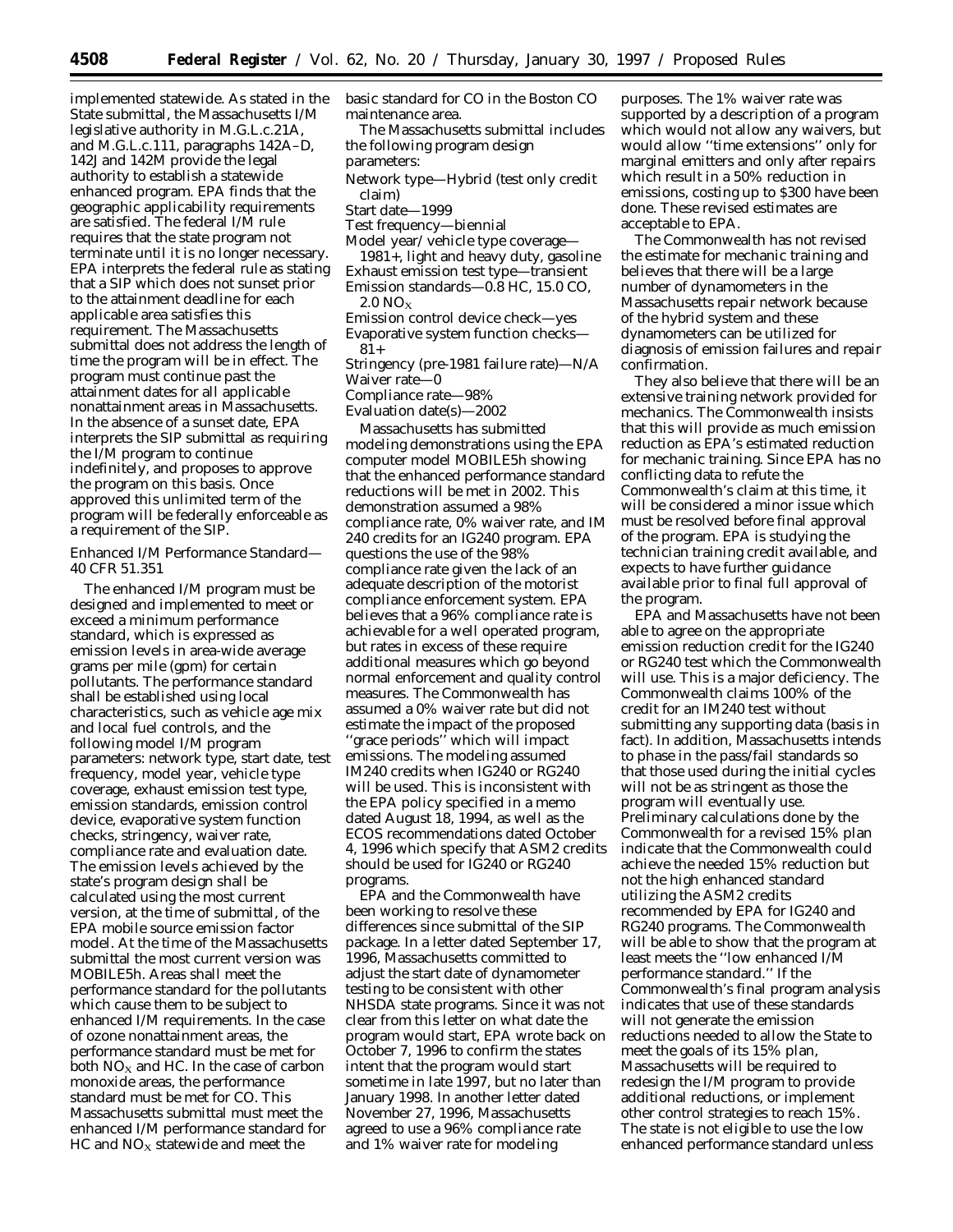it can meet 15% without the high enhanced standard.

EPA is proposing conditional interim approval of the Massachusetts program at this time consistent with the intent of the NHSDA that state I/M programs be promptly approved and implemented for an 18-month period. EPA proposes that this approval be conditioned upon the requirement that the Commonwealth perform and submit the necessary modeling and demonstration that the program will meet at a minimum the ''low enhanced'' performance standard and 15% plan requirements using MOBILE modeling input consistent with EPA guidance. This demonstration must show as a worst case analysis that the Commonwealth will achieve a 15% reduction if the program only achieves reductions equivalent to ASM2 credit or otherwise reduce the credit claimed by the State for I/M. EPA proposes that the I/M modeling and complete 15% plan revised SIP, be submitted by April 1, 1997. If the State fails to submit a complete 15% plan by April 1, 1997, EPA proposes that the conditional interim approval convert to a disapproval upon a finding letter from EPA indicating that the Commonwealth has failed to submit the modeling and demonstration of compliance with the performance standard by the required date.

If the Commonwealth cannot meet the high enhanced I/M performance standard, the Commonwealth may demonstrate compliance with the low enhanced performance standard established in 40 CFR 51.351(g). That section provides that states may select the low enhanced performance standard if they have an approved SIP for reasonable further progress in 1996, commonly known as a 15 percent reduction SIP or 15 percent plan. In fact, EPA approval of 15 percent plans has been delayed, and although EPA is preparing to take action on 15 percent plans in the near future, it is unlikely that EPA will have completed final action on most 15 percent plans prior to the time EPA believes it would be appropriate to give final or conditional interim approval to I/M programs under the NHSDA. Massachusetts is currently reassessing its 15 percent plan to include the above described I/M program changes. This reassessment is to be based on the current program design and its emission reduction benefit as of November 1999. If the results indicate that the Commonwealth will not achieve a 15 percent reduction in emissions, Massachusetts may choose to either make I/M program improvements that would allow the program to meet the enhanced I/M

performance standard or add other provisions to its overall 15% control plan.

In enacting the NHSDA, Congress evidenced an intent to have states promptly implement I/M programs under interim approval status to gather the data necessary to support state claims of appropriate credit for alternative network design systems. By providing that such programs must be submitted within a four month period, that EPA could approve I/M programs on an interim basis based only upon proposed regulations, and that such approvals would last only for an 18 month period, it is clear that Congress anticipated both that these programs would start quickly and that EPA would act quickly to give them interim approval.

Many states have designed a program to meet the low enhanced performance standard, and have included that program in their 15 percent plan submitted to EPA for approval. Such states anticipated that EPA would propose approval both of the I/M programs and the 15 percent plans on a similar schedule, and thus that the I/M programs would qualify for approval under the low performance standard. In light of delays in EPA action on 15 percent plans, EPA does not believe it would be consistent with the intent of the NHSDA to delay action on interim I/M approvals until the Agency has completed action on the corresponding 15 percent plans. Although EPA acknowledges that under its regulations final full approval of a low enhanced I/ M program after the 18-month evaluation period would have to await final approval of the corresponding 15 percent plan, EPA believes that in light of the NHSDA it can grant either final or conditional interim approval of such I/M plans provided that the Agency has determined as an initial matter that approval of the 15 percent plan is appropriate, and has issued a proposed approval of that 15 percent plan.

The Commonwealth plans to submit a revised 15 percent plan. It is possible that Massachusetts' proposed I/M program may fall short of the enhanced I/M high performance standard but exceed the low enhanced performance standard. If this is the case and the emission reductions provided by the I/ M program allow the Commonwealth to fulfill the requirements of its 15 percent plan, then EPA will review the 15 percent plan and propose action on it shortly thereafter. Should EPA propose approval of the 15 percent plan, EPA will proceed to take conditional interim approval action on the I/M plan. EPA proposes in the alternative that if the

Agency proposes instead to disapprove the 15 percent plan, EPA would then disapprove the I/M plan as well because the Commonwealth would no longer be eligible to select the low enhanced performance standard under the terms of 40 CFR 51.351(g).

#### Network Type and Program Evaluation—40 CFR 51.353

The enhanced program shall include an ongoing evaluation to quantify the emission reduction benefits of the program, and to determine if the program is meeting the requirements of the Act and the federal I/M regulation. The SIP shall include details on the program evaluation and shall include a schedule for submittal of biennial evaluation reports, data from a state monitored or administered and EPA approved mass emission transient test of at least 0.1% of the vehicles subject to inspection each year, description of the sampling methodology, the data collection and analysis system and the legal authority enabling the evaluation program. In order to determine whether the state's I/M program meets the applicable standard, the state needed to submit modeling of its program to reflect that it met the applicable performance standard. Because of delayed program start up and program reconfiguration, the existing modeling used by the state to demonstrate compliance with the performance standard is no longer accurate, as it is based on start up and phase-in of testing and cut-points that do not reflect the current program configuration or start dates that the state will actually implement. EPA believes, based on the available modeling, analysis of program elements in the SIP submittals and EPA's own extrapolation of expected emission reductions from the program, that the delayed program start up, as compared to that start up which was modeled by the state, will not jeopardize the state's ability to meet the low enhanced performance standard. However, the state must conduct new modeling using the actual program configuration to verify that the performance standard will in fact be met. For example, phase-in cut points corresponding to the test-type and correct program start up dates should be included in the new modeling.

EPA is proposing interim approval of the state program at this time consistent with the intent of the Highway Act that state I/M programs be promptly approved and implemented for an 18 month period. However, EPA proposes that this approval be conditioned upon the requirement that the state conduct and submit the necessary new modeling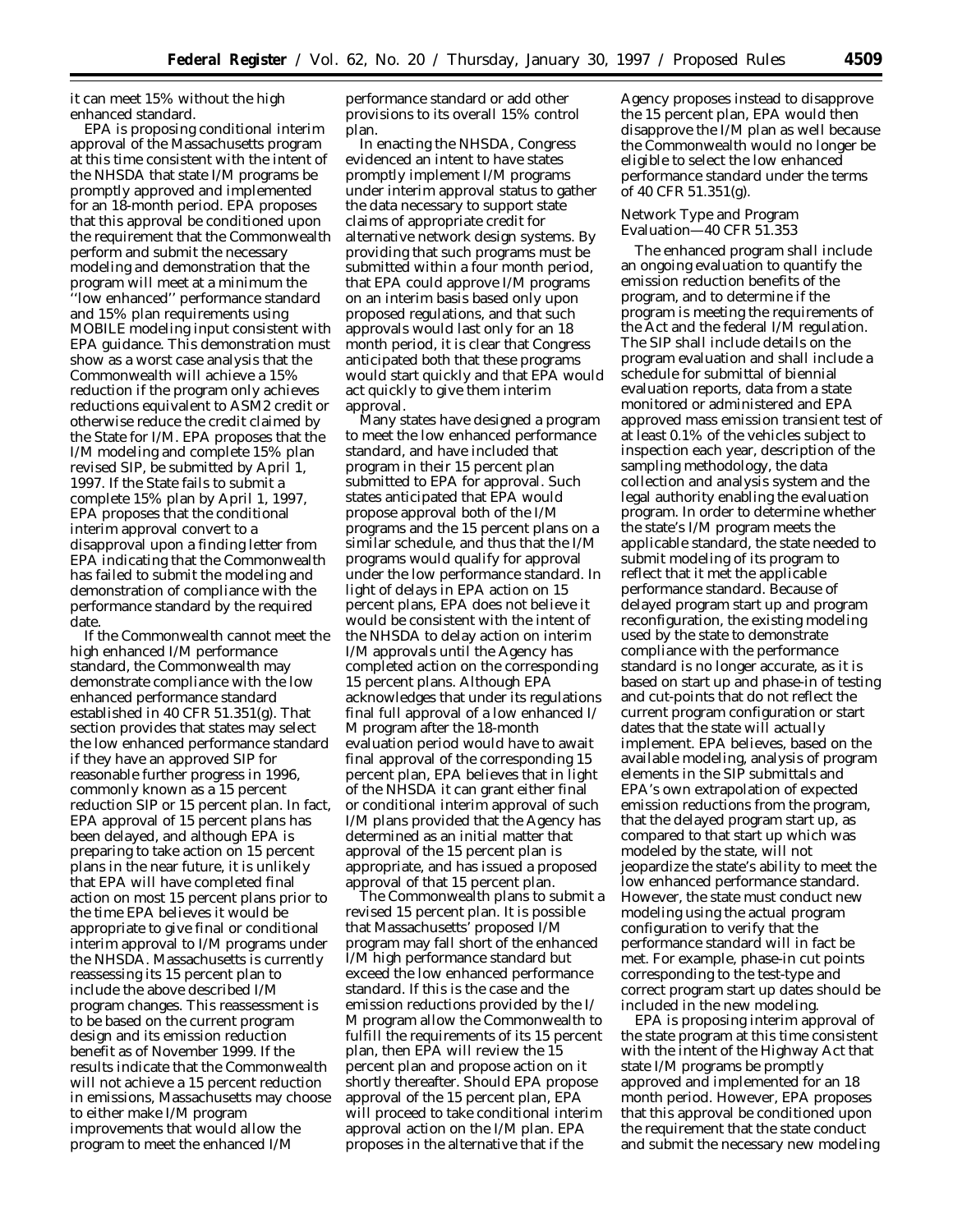meet the performance standard by a date certain within one year from final interim approval. If the state fails to submit this new modeling by a date certain within one year, EPA proposes that the interim approval will convert to a disapproval upon a letter from EPA indicating that the state has failed to timely submit the modeling and demonstration of compliance with the performance standard. In addition, the existing I/M rules require that the modeling demonstrate that the state program has met the performance standard by fixed evaluation dates. The first such date is January 1, 2000. However, few state programs will be able to demonstrate compliance with the performance standard by that date as a result of delays in program start up and phase in of testing requirements. EPA believes that based on the provisions of the Highway Act, the evaluation dates in the current I/M rule have been superceeded. Congress provided in the Highway Act for state development of I/M programs that would start significantly later than the start dates in the current I/M rule. Consistent with congressional intent, such programs by definition will not achieve full compliance with the performance standard by the beginning of 2000.

As explained above, EPA has concluded that the Highway Act superceeded the start date requirements of the I/M rule, but that states should still be required to start their programs as soon as possible, which EPA has determined would be by November 15, 1997. Therefore, EPA believes that pursuant to the Highway Act, the initial evaluation date should be 2002. This evaluation date will allow states to fully implement their I/M programs and complete one cycle of testing at full cut points in order to demonstrate compliance with the performance standard.

The Commonwealth has designed a hybrid network. Based on the provisions of the NHSDA, there will be no automatic discount applied to the testand-repair portion for this type of network. The Commonwealth has committed to meet the program evaluation requirements of 40 CFR 51.353 but failed to provide a detailed description of this part of the program in the SIP submission. The Commonwealth must describe in detail how these requirements will be met, including how the program evaluation vehicles will be selected and tested. This minor deficiency must be corrected before final full approval of the Massachusetts I/M SIP.

and demonstration that the program will Adequate Tools and Resources—40 CFR 51.354

> The federal regulation requires the state to demonstrate that adequate funding of the program is available. A portion of the test fee or separately assessed per vehicle fee shall be collected, placed in a dedicated fund and used to finance the program. Alternative funding approaches are acceptable if it is demonstrated that the funding can be maintained. Reliance on funding from the state or local General Fund is not acceptable unless doing otherwise would be a violation of the state's constitution. The SIP shall include a detailed budget plan which describes the source of funds for personnel, program administration, program enforcement, and purchase of equipment. The SIP shall also detail the number of personnel dedicated to the quality assurance program, data analysis, program administration, enforcement, public education and assistance and other necessary functions.

The Commonwealth has provided for a dedicated fund for the program, but there is no analysis of the staff or other resources needed to implement the program. The Commonwealth must submit a detailed evaluation of resource needs and establish a test fee which is adequate to meet these needs. The submittal does not meet the requirements of this section set forth in the federal I/M rule and this is a major deficiency. In the letter dated November 27, 1996 from the Commonwealth, it was stated that the March 27, 1996 and December 1994 submittals addressed these requirements, but neither submittal contains the detailed description required by this section. In addition, the December 1994 submittal was for a test-only program which required significantly different resource allocations from the hybrid now program anticipated by the Commonwealth. The Commonwealth, within 30 days of publication of this document, must commit to correct this deficiency by a date certain within one year of interim conditional approval of this submittal.

Test Frequency and Convenience—40 CFR 51.355

The enhanced I/M performance standard assumes an annual test frequency; however, other schedules may be approved if the performance standard is achieved. The SIP shall describe the test year selection scheme, how the test frequency is integrated into the enforcement process and shall include the legal authority, regulations

or contract provisions to implement and enforce the test frequency. The program shall be designed to provide convenient service to the motorist by ensuring short wait times, short driving distances and regular testing hours.

The Massachusetts program will provide biennial testing in a hybrid network. Many of the details of this section must still be developed by the Commonwealth before EPA can determine if the requirements are satisfied. Although the Commonwealth expects sufficient testing facilities to participate to provide adequate convenience, there are no provisions to provide additional testing if participation is lower than expected. This is a minor deficiency which must be corrected prior to final full approval of the SIP.

### Vehicle Coverage—40 CFR 51.356

The performance standard for enhanced I/M programs assumes coverage of all 1968 and later model year light duty vehicles and light duty trucks up to 8,500 pounds GVWR, and includes vehicles operating on all fuel types. Other levels of coverage may be approved if the necessary emission reductions are achieved. Vehicles registered or required to be registered within the I/M program area boundaries and fleets primarily operated within the I/M program area boundaries and belonging to the covered model years and vehicle classes comprise the subject vehicles. Fleets may be officially inspected outside of the normal I/M program test facilities, if such alternatives are approved by the program administration, but shall be subject to the same test requirements using the same quality control standards as non-fleet vehicles and shall be inspected in the same type of test network as other vehicles in the state, according to the requirements of 40 CFR 51.353(a).

Vehicles which are operated on federal installations located within an I/ M program area shall be tested, regardless of whether the vehicles are registered in the state or local I/M area.

The federal I/M regulation requires that the SIP shall include the legal authority or rule necessary to implement and enforce the vehicle coverage requirement, a detailed description of the number and types of vehicles to be covered by the program and a plan for how those vehicles are to be identified including vehicles that are routinely operated in the area but may not be registered in the area, and a description of any special exemptions including the percentage and number of vehicles to be impacted by the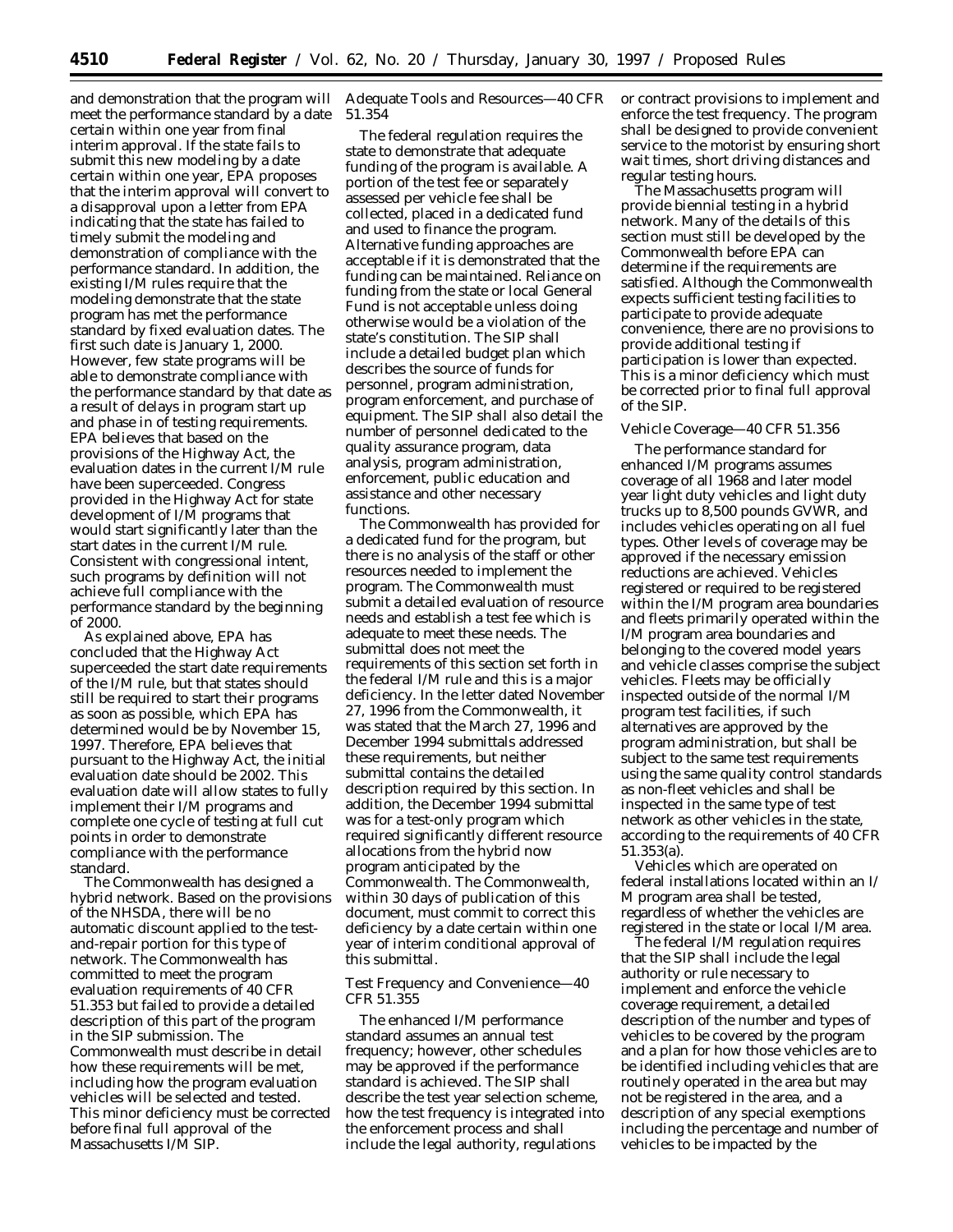exemption. Such exemptions shall be accounted for in the emissions reduction analysis.

The Commonwealth program proposes to test 1981 and newer light and heavy duty gasoline vehicles. The Massachusetts submittal does not provide a detailed description of the number and types of vehicles included in the program. This is a minor deficiency which must be corrected prior to final full approval of the Massachusetts I/M SIP.

Test Procedures and Standards—40 CFR 51.357

Written test procedures and pass/fail standards shall be established and followed for each model year and vehicle type included in the program. Test procedures and standards are detailed in 40 CFR 51.357 and in the EPA documents entitled ''High-Tech I/ M Test Procedures, Emission Standards, Quality Control Requirements, and Equipment Specifications'', EPA–AA– EPSD–IM–93–1, dated April 1994 and ''Acceleration Simulation Mode Test Procedures, Emission Standards, Quality Control Requirements, and Equipment Specifications'', EPA–AA– RSPD–IM–96–2, dated July 1996. The federal I/M regulation also requires vehicles that have been altered from their original certified configuration (i.e. engine or fuel switching) to be subject to the requirements of  $\S 51.357(d)$ .

Massachusetts will use a transient test but the test procedures have not been developed and submitted by the Commonwealth. This portion of the submittal does not meet the requirements of this section set forth in the federal I/M rule and is a major deficiency. The Commonwealth, within 30 days of publication of this document must commit to correct this major deficiency by a date certain within one year of interim conditional approval of this submittal.

# Test Equipment—40 CFR 51.358

Computerized test systems are required for performing any measurement on subject vehicles. The federal I/M regulation requires that the state SIP submittal include written technical specifications for all test equipment used in the program. The specifications shall describe the emission analysis process, the necessary test equipment, the required features, and written acceptance testing criteria and procedures.

Although the Massachusetts submittal does not contain the written technical specifications for test equipment to be used in the program it does describe a

system which will utilize the latest computerized equipment.

This is a minor deficiency which must be corrected prior to final full approval of the Massachusetts SIP.

#### Quality Control—40 CFR 51.359

Quality control measures shall insure that emission measurement equipment is calibrated and maintained properly, and that inspection, calibration records, and control charts are accurately created, recorded and maintained.

The Massachusetts submittal does not include provisions which describe and establish quality control measures for the emission measurement equipment, and record keeping requirements. This portion of the submittal does not meet the requirements of this section set forth in the federal I/M rule and is a major deficiency. The Commonwealth, within 30 days of publication of this document, must commit to correct this deficiency by a date certain within one year of final interim conditional approval of this submittal.

Waivers and Compliance Via Diagnostic Inspection—40 CFR 51.360

The federal I/M regulation allows for the issuance of a waiver, which is a form of compliance with the program requirements that allows a motorist to comply without meeting the applicable test standards. For enhanced I/M programs, an expenditure of at least \$450 in repairs, adjusted annually to reflect the change in the Consumer Price Index (CPI) as compared to the CPI for 1989, is required in order to qualify for a waiver. Waivers can only be issued after a vehicle has failed a retest performed after all qualifying repairs have been made. Any available warranty coverage must be used to obtain repairs before expenditures can be counted toward the cost limit. Tampering related repairs shall not be applied toward the cost limit. Repairs must be appropriate to the cause of the test failure. Repairs for 1980 and newer model year vehicles must be performed by a recognized repair technician. The federal regulation allows for compliance via a diagnostic inspection after failing a retest on emissions and requires quality control of waiver issuance. The SIP must set a maximum waiver rate and must describe corrective action that would be taken if the waiver rate exceeds that committed to in the SIP.

Massachusetts has chosen not to allow cost waivers or compliance via diagnostic inspection, but will allow a ''grace period'' for repairs. The length of these grace periods needs to be defined in order to evaluate the impact of this proposal. This part of the submittal does not meet the requirements of this section set forth in the federal I/M rule and this is a major deficiency. In a letter dated November 27, the Commonwealth explained that it was now developing a procedure which would not allow waivers, but would allow a ''time extension'' for some marginal failures for one test cycle if \$300 is spent on repairs and other conditions are met. This procedure must be further developed and submitted to EPA for approval. The Commonwealth estimates that this program will allow no more than the equivalent of a 1% waiver rate. The Commonwealth, within 30 days of publication of this document, must commit to correct this major deficiency or clarify the procedure by a date certain within one year of interim conditional of this submittal.

# Motorist Compliance Enforcement—40 CFR 51.361

The federal regulation requires that compliance shall be ensured through the denial of motor vehicle registration in enhanced I/M programs unless an exception for use of an existing alternative is approved. An enhanced I/ M area may use either sticker-based enforcement programs or computermatching programs if either of these programs were used in the existing program, which was operating prior to passage of the 1990 Clean Air Act Amendments, and it can be demonstrated that the alternative has been more effective than registration denial. The SIP shall provide information concerning the enforcement process, legal authority to implement and enforce the program, and a commitment to a compliance rate to be used for modeling purposes and to be maintained in practice.

The Commonwealth is planning on utilizing a sticker system for visible evidence of compliance, but registration will be suspended or not renewed for noncompliance. The initial Massachusetts SIP submittal uses a 98% compliance rate in the performance standard modeling demonstration, however, the Commonwealth has not committed to or described what measures will be used to achieve this higher compliance rate. In a letter dated November 27, 1996, the Commonwealth revised the compliance rate of 96% for modeling purposes. This revised part of the submittal meets the requirements of this section as set forth in the federal I/ M rule and is part of the basis for conditional interim approval of the Massachusetts I/M SIP.

Motorist Compliance Enforcement Program Oversight—40 CFR 51.362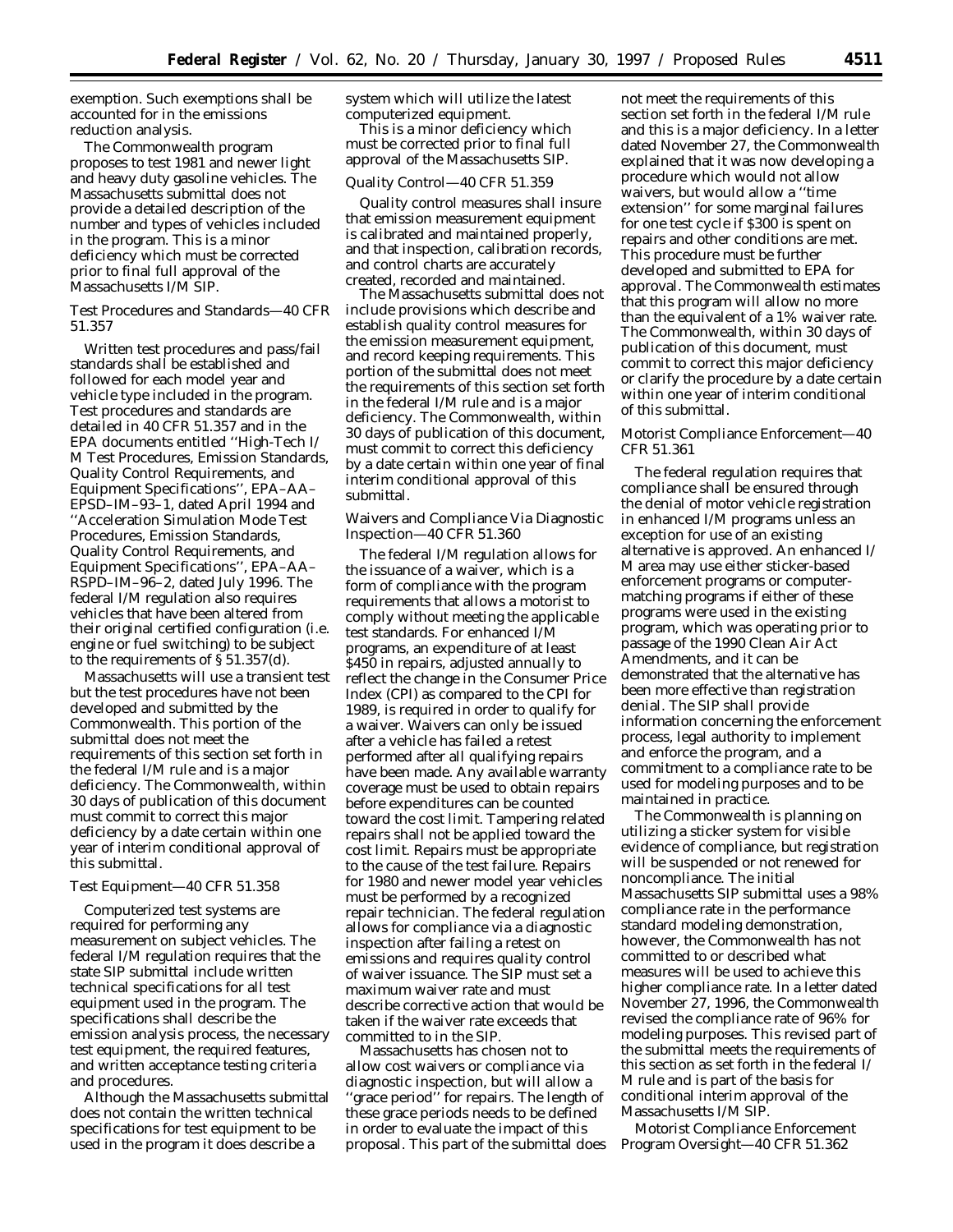The federal I/M regulation requires that the enforcement program shall be audited regularly and shall follow effective program management practices, including adjustments to improve operation when necessary. The SIP shall include quality control and quality assurance procedures to be used to insure the effective overall performance of the enforcement system. An information management system shall be established which will characterize, evaluate and enforce the program.

The details of this program have not been developed and submitted in order for EPA to evaluate it. This is a minor deficiency which Massachusetts must correct prior to EPA's final action on the full I/M SIP.

#### Quality Assurance—40 CFR 51.363

An ongoing quality assurance program shall be implemented to discover, correct and prevent fraud, waste, and abuse in the program. The program shall include covert and overt performance audits of the inspectors, audits of station and inspector records, equipment audits, and formal training of all state I/M enforcement officials and auditors. A description of the quality assurance program which includes written procedure manuals on the above discussed items must be submitted as part of the SIP.

Although Massachusetts has made a commitment to meet these requirements, a detailed quality assurance program which meets the requirements of the federal I/M rule must be developed and submitted. This portion of the submittal does not meet the requirements of this section set forth in the federal I/M rule and is a major deficiency. The Commonwealth, within 30 days of publication of this document must commit to correct this major deficiency by a date certain within one year of interim conditional approval of this submittal.

### Enforcement Against Contractors, Stations and Inspectors—40 CFR 51.364

Enforcement against licensed stations, contractors and inspectors shall include swift, sure, effective, and consistent penalties for violation of program requirements. The federal I/M regulation requires the establishment of minimum penalties for violations of program rules and procedures which can be imposed against stations, contractors and inspectors. The legal authority for establishing and imposing penalties, civil fines, license suspensions and revocations must be included in the SIP. State quality assurance officials shall have the

authority to temporarily suspend station and/or inspector licenses immediately upon finding a violation that directly affects emission reduction benefits, unless constitutionally prohibited. An official opinion explaining any state constitutional impediments to immediate suspension authority must be included in the submittal. The SIP shall describe the administrative and judicial procedures and responsibilities relevant to the enforcement process, including which agencies, courts and jurisdictions are involved, who will prosecute and adjudicate cases and the resources and sources of those resources which will support this function.

A detailed description of this part of the program was not submitted. This a minor deficiency which must be corrected prior to final full approval of the Massachusetts I/M SIP.

#### Data Collection—40 CFR 51.365

Accurate data collection is essential to the management, evaluation and enforcement of an I/M program. The federal I/M regulation requires data to be gathered on each individual test conducted and on the results of the quality control checks of test equipment required under 40 CFR 51.359.

The Massachusetts SIP provides a commitment to meet all of the data collection requirements and has listed all the required data which will be collected. This part of the submittal meets the requirements of this section set forth in the federal I/M rule and is part of the basis for conditional interim approval of the Massachusetts I/M SIP.

Data Analysis and Reporting—40 CFR 51.366

Data analysis and reporting are required to allow for monitoring and evaluation of the program by the state and EPA. The federal I/M regulation requires annual reports to be submitted which provide information and statistics and summarize activities performed for each of the following programs: testing, quality assurance, quality control and enforcement. These reports are to be submitted by July and shall provide statistics for the period of January to December of the previous year. A biennial report shall be submitted to EPA which addresses changes in program design, regulations, legal authority, program procedures and any weaknesses in the program found during the two year period and how these problems will be or were corrected.

The Massachusetts data analysis and reporting procedures have not been developed. This is a minor deficiency which must be corrected prior to final

full approval of the Massachusetts I/M SIP.

Inspector Training and Licensing or Certification—40 CFR 51.367

The federal I/M regulation requires all inspectors to be formally trained and licensed or certified to perform inspections.

The Massachusetts proposed regulation at 310 CMR 60.02(14) requires training and certification of inspectors. This portion of the submittal meets the requirements of this portion of the federal I/M rule and is part of the basis for conditional interim approval of the Massachusetts I/M SIP.

Public Information and Consumer Protection—40 CFR 51.368

The federal I/M regulation requires the SIP to include public information and consumer protection programs. The Massachusetts SIP submittal contains a public awareness plan, however it does not provide for protection of whistle blowers. The plan also needs to be expanded to include information on state and federal laws and how motorists can maintain their vehicles to keep emissions low. This is a minor deficiency which must be corrected prior to final full approval of the Massachusetts I/M SIP.

Improving Repair Effectiveness—40 CFR 51.369

Effective repairs are the key to achieving program goals. The federal regulation requires states to take steps to ensure that the capability exists in the repair industry to repair vehicles. The SIP must include a description of the technical assistance program to be implemented, a description of the procedures and criteria to be used in meeting the performance monitoring requirements required in the federal regulation, and a description of the repair technician training resources available in the community.

This part of the submittal meets the requirements of this section set forth in the federal I/M rule and is part of the basis for conditional interim approval of the Massachusetts I/M SIP.

### Compliance With Recall Notices—40 CFR 51.370

The federal regulation requires the states to establish methods to ensure that vehicles that are subject to enhanced I/M and are included in a emission related recall receive the required repairs prior to completing the emission test and/or renewing the vehicle registration.

Most of the requirements of this section are met by the Massachusetts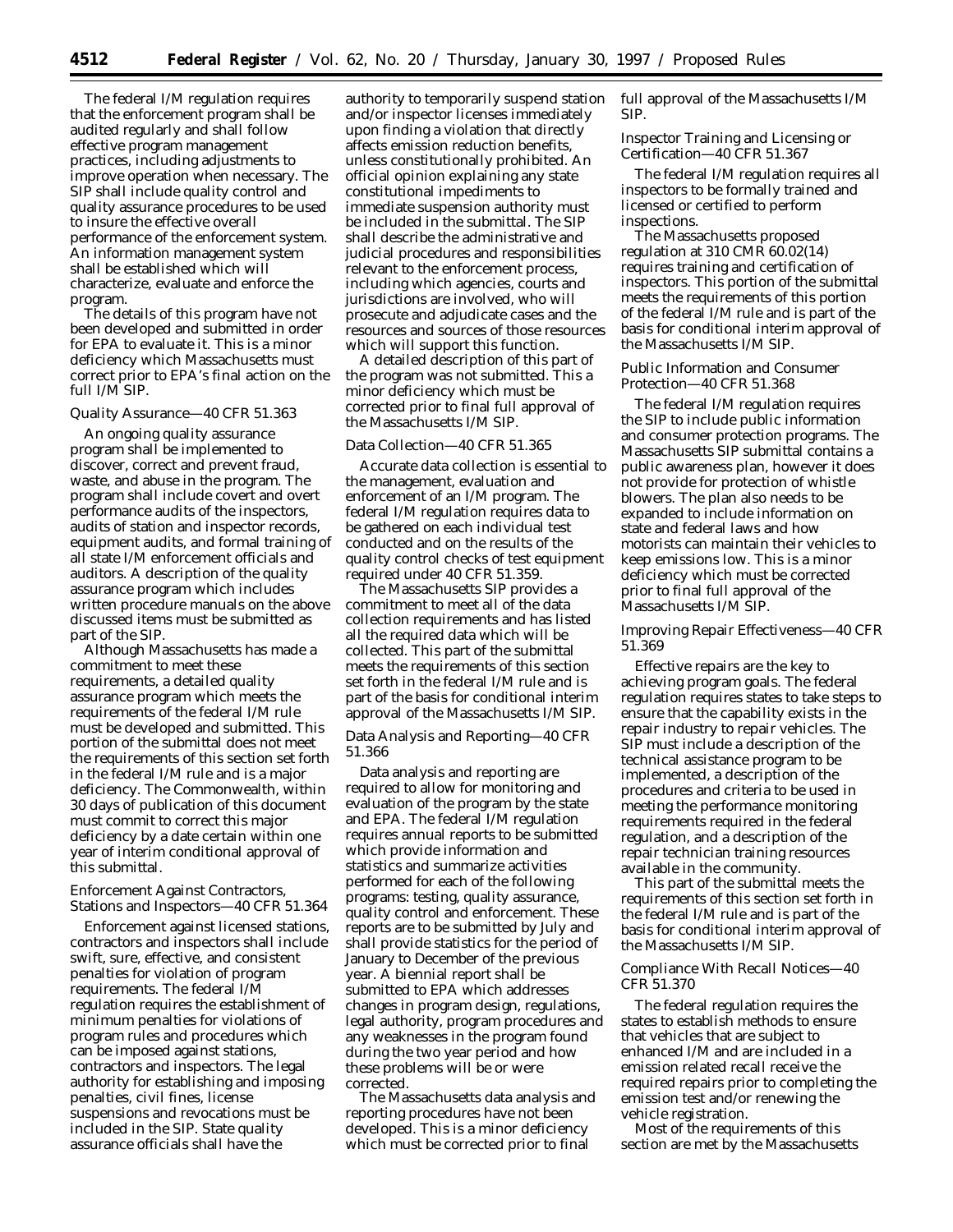submittal except motorists are not notified of required recalls prior to inspection periods so that they can meet the requirements in the current rather than subsequent inspection cycle. This is a minor deficiency which must be corrected prior to final full approval of the Massachusetts SIP.

# On-road Testing—40 CFR 51.371

On-road testing is required in enhanced I/M areas. The use of either remote sensing devices (RSD) or roadside pullovers including tailpipe emission testing can be used to meet the federal regulations. The program must include on-road testing of 0.5% of the subject fleet or 20,000 vehicles, whichever is less, in the nonattainment area or the I/M program area. Motorists that have passed an emission test and are found to be high emitters as a result of an on-road test shall be required to pass an out-of-cycle test.

The Massachusetts SIP submittal describes an on-road testing program which meets the requirements of the federal I/M rules and is part of the basis for conditional interim approval of the Massachusetts I/M SIP.

State Implementation Plan Submissions/Implementation Deadlines—40 CFR 51.372 through 51.373

The Massachusetts submittal proposes to start two speed idle testing in 1997 and dynamometer testing in 1999. This is not consistent with EPA's interpretation of the required start date under the NHSDA. In a letter dated September 17, 1996, the Commonwealth agreed to move up the dynamometer start date to be consistent with other NHSDA states. Since this letter did not specify a precise date, EPA wrote back on October 7, 1996 to confirm the state's intent that the start date would be sometime in late 1997 but no later than January, 1998. EPA proposes that Massachusetts must start the dynamometer testing by November 15, 1997, or this conditional approval will convert to a disapproval after a findings letter is sent by EPA.

#### **III. Discussion for Rulemaking Action**

In order for EPA to conditionally approve the Massachusetts I/M SIP, the state must commit within 30 days of publication of this document to correct the following major elements of the SIP that EPA considers deficient by a date certain within one year of final interim approval of this submittal. These elements are:

(1) Credit claims: In several areas, Massachusetts has claimed credit for emission reductions which overstate the

emission reductions which will occur, with no clear basis for those claims. These are beyond the issue of test-only versus test-and-repair network types. Revision of these factors as discussed above will necessitate recalculation of emission reductions from the program. The Commonwealth, within 30 days of publication of this document must commit, to revise and submit to EPA, by April 1, 1997, a complete revised 15% plan utilizing appropriate waiver, compliance rates, test type and the phase-in emission standards which will be used in November 1997 (i.e. ASM2 emission credits with phase in cutpoints.)

(2) The Commonwealth has now proposed a ''time extension'' program which restricts noncompliance with the program severely. This program must be further defined and submitted to EPA as a SIP revision by a date certain within one year of publication of final interim approval of this submittal. Other major deficiencies as outlined above must also be corrected in §§ 51.351 (Enhanced IM Performance Standard), 51.354 (Adequate Tools and Resources), 51.357 (Test Procedures and Standards), 51.359 (Quality Control), 51.360 (Waivers and Compliance via Diagnostic Inspection), 51.360 (Motorist Compliance Enforcement), and 51.363 (Quality Assurance). The Commonwealth, within 30 days of publication of this notice, must commit to correct these deficiencies by a date certain within one year of conditional interim approval by EPA.

If the Commonwealth does not make such a commitment within 30 days, EPA proposes in the alternative to disapprove this SIP. If these conditions are not met within the time specified, EPA today is proposing that this SIP revision convert to a disapproval.

If the Commonwealth makes the commitment within 30 days, EPA's conditional approval of the plan will continue for 18 months under the Highway Act if the Commonwealth has committed to cure all of the conditions specified in this document. EPA expects that within this period the Commonwealth will not only correct the deficiencies as committed to by the Commonwealth, but that the Commonwealth will also begin program start-up by November 15, 1997. If the Commonwealth does not correct deficiencies by the date(s) certain and implement the interim program by November 15, 1997, EPA is proposing in this document that the interim approval will convert to a disapproval after a finding letter is sent to the Commonwealth.

**IV. Explanation of the Interim Approval**

At the end of the 18 month interim period, the approval status for this program will automatically lapse pursuant to the NHSDA. It is expected that the Commonwealth will at that time be able to make a demonstration of the program's effectiveness using an appropriate evaluation criteria. As EPA expects that these programs will have started on or before November 15, 1997, the Commonwealth will have at least 6 months of program data that can be used for the demonstration. If the Commonwealth fails to provide a demonstration of the program's effectiveness to EPA within 18 months of the final interim rulemaking, the interim approval will lapse, and EPA will be forced to disapprove the Commonwealth's permanent I/M SIP revision if the Commonwealth does not demonstrate the interim program's effectiveness. If the Commonwealth's program evaluation demonstrates a lesser amount of emission reductions actually realized than were claimed in the Commonwealth's previous submittal, EPA will adjust the Commonwealth's credits accordingly and use this information to act on the Commonwealth's permanent I/M program.

**V. Further Requirements for Permanent I/M SIP Approval**

At the end of the 18 month period, final full approval of the Commonwealth's plan may be granted based upon the following criteria:

1. The Commonwealth has complied with all the conditions of its commitment to EPA,

2. EPA's review of the state's program evaluation confirms that the appropriate amount of program credit was claimed by the Commonwealth and achieved with the interim program,

3. Final program regulations are submitted to EPA, and

4. The Massachusetts I/M program meets all of the requirements of EPA's I/M rule, including those minor deficiencies found to be de minimis for purposes of interim approval.

# **VI. EPA's Evaluation of the Interim Submittal**

EPA's review of this material indicates that the Massachusetts I/M SIP meets the requirements for conditional interim approval under the National Highway Systems Designation Act and the Clean Air Act. EPA is proposing a conditional interim approval of the Massachusetts SIP revision for motor vehicle inspection and maintenance,